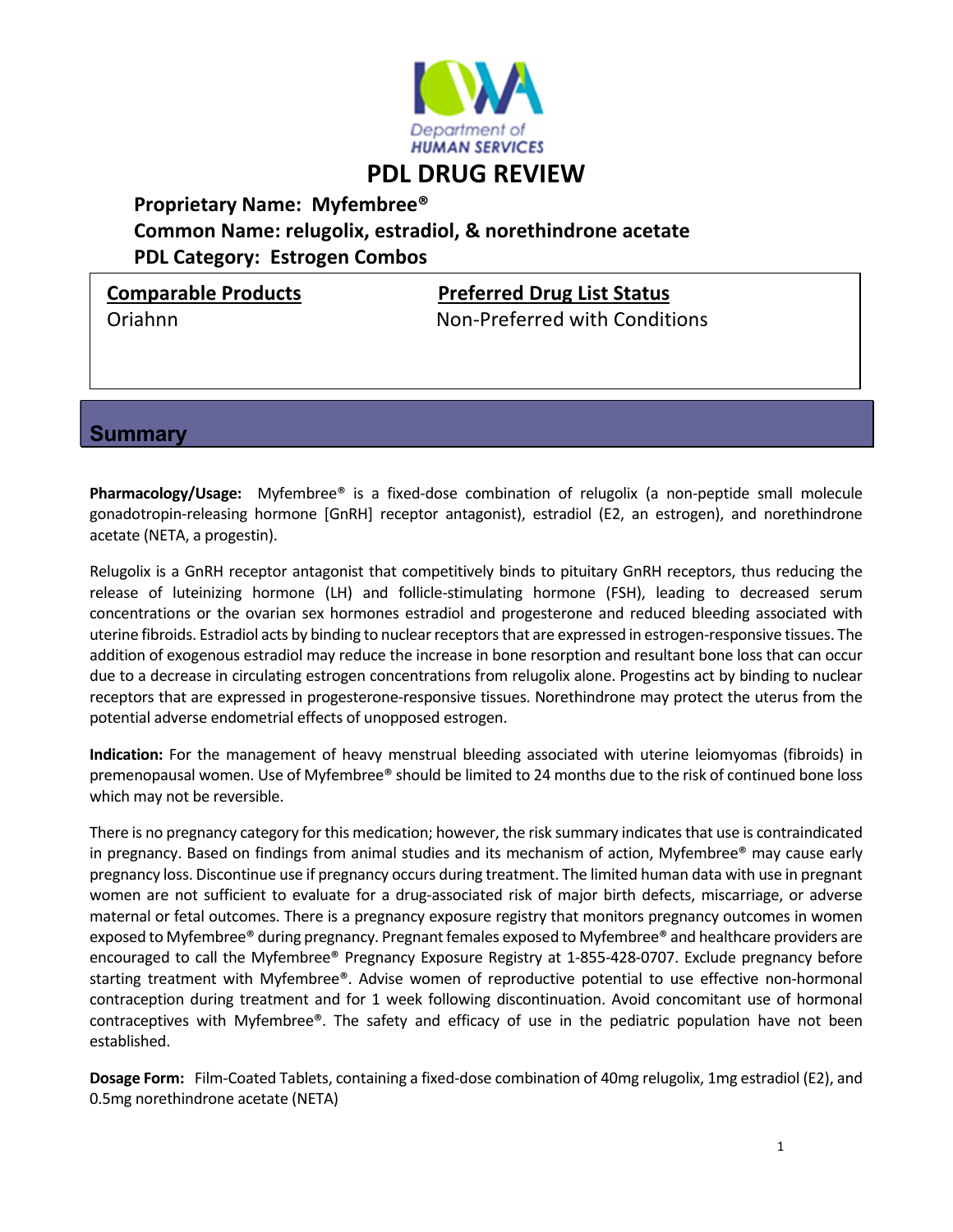**Recommended Dosage:** Prior to initiation of Myfembree®, exclude pregnancy and discontinue hormonal contraceptives.

Take one tablet PO QD at about the same time every day, with or without food. Start Myfembree® as early as possible after the onset of menses but no later than 7 days after menses has started. The recommended total duration of treatment with Myfembree® is 24 months. Use is contraindicated in women with hepatic impairment or disease.

**Drug Interactions:** Co‐administration of Myfembree® with P‐gp inhibitorsincreasesthe AUC and max concentration (Cmax) of relugolix and may increase the risk of adverse reactions associated with Myfembree®. Avoid use of Myfembree® with oral P-gp inhibitors. If use is unavoidable, take Myfembree® first, separate dosing by at least 6 hours, and monitor patients for adverse reactions.

Use of Myfembree® with combined P‐gp and strong CYP3A inducers decreases the AUC and Cmax of relugolix, estradiol, and/or norethindrone and may decrease the therapeutic effects of Myfembree®. Avoid use of Myfembree® with combined P‐gp and strong CYP3A inducers.

**Box Warning:** Myfembree® has a box warning regarding thromboembolic disorders and vascular events. Estrogen and progestin combination products, including Myfembree®, increase the risk of thrombotic or thromboembolic disorders, including pulmonary embolism (PE), deep vein thrombosis (DVT), stroke, and myocardial infarction, especially in women at increased risk for these events. Myfembree® is contraindicated in women with current or a history of thrombotic or thromboembolic disorders and in women at increased risk for these events, including women over 35 years of age who smoke or women with uncontrolled hypertension.

Common Adverse Drug Reactions: Listed % incidence for adverse drug reactions= reported % incidence for drug *(Myfembree®) minusreported % incidence for placebo. Please note that an incidence of 0% meansthe incidence was the* same as or less than the placebo. The most frequently reported adverse events included hot flush, hyperhidrosis, or night sweats (4%), abnormal uterine bleeding (5.1%), alopecia (2.7%), and libido decreased (2.7%). Adverse reactions reported in at least 2% and less than 3% of women in the Myfembree® group and greater incidence than placebo included irritability, dyspepsia, and breast cyst. Other important adverse reactions reported in women treated with Myfembree® included one serious reaction each of uterine myoma expulsion (0.4%), and uterine leiomyoma (prolapse; 0.4%).

The mean percent change from baseline in lumbar spine bone mineral density (BMD) in women with uterine fibroids at month 6 in Studies L1 and L2 (phase 3 studies) was 0.18% with placebo vs ‐0.23% with Myfembree®. Use is contraindicated in women with known osteoporosis. Consider the benefits and risks of Myfembree® treatment in patients with a history of a low trauma fracture or risk factors for osteoporosis or bone loss, including taking medications that may decrease BMD. Assessment of BMD is recommended at baseline and periodically thereafter. Consider discontinuing treatment if the risk associated with bone loss exceeds the potential benefit of treatment. While the effect of supplementation with calcium and vitamin D was not studied, such supplementation for patients with inadequate dietary intake may be beneficial. The impact of BMD decreases on long-term bone health and future fracture risk in premenopausal women is not known.

Myfembree® was associated with adverse mood changes. A greater proportion of women treated with Myfembree® compared to placebo reported depression (2.4% vs 0.8%), irritability (2.4% vs 0%), and anxiety (1.2% vs 0.8%). Promptly assess patients with mood changes and depressive symptoms including shortly after starting treatment, to determine whether the risks of continued treatment with Myfembree® outweigh the benefits. Advise patients to seek immediate medical attention for suicidal ideation and behavior.

Instruct women to seek medical attention for signs and symptoms that may reflect liver injury. Acute liver test abnormalities may necessitate the discontinuation of Myfembree® use until the liver tests return to normal and Myfembree® causation has been excluded. Use is contraindicated in known hepatic impairment or disease.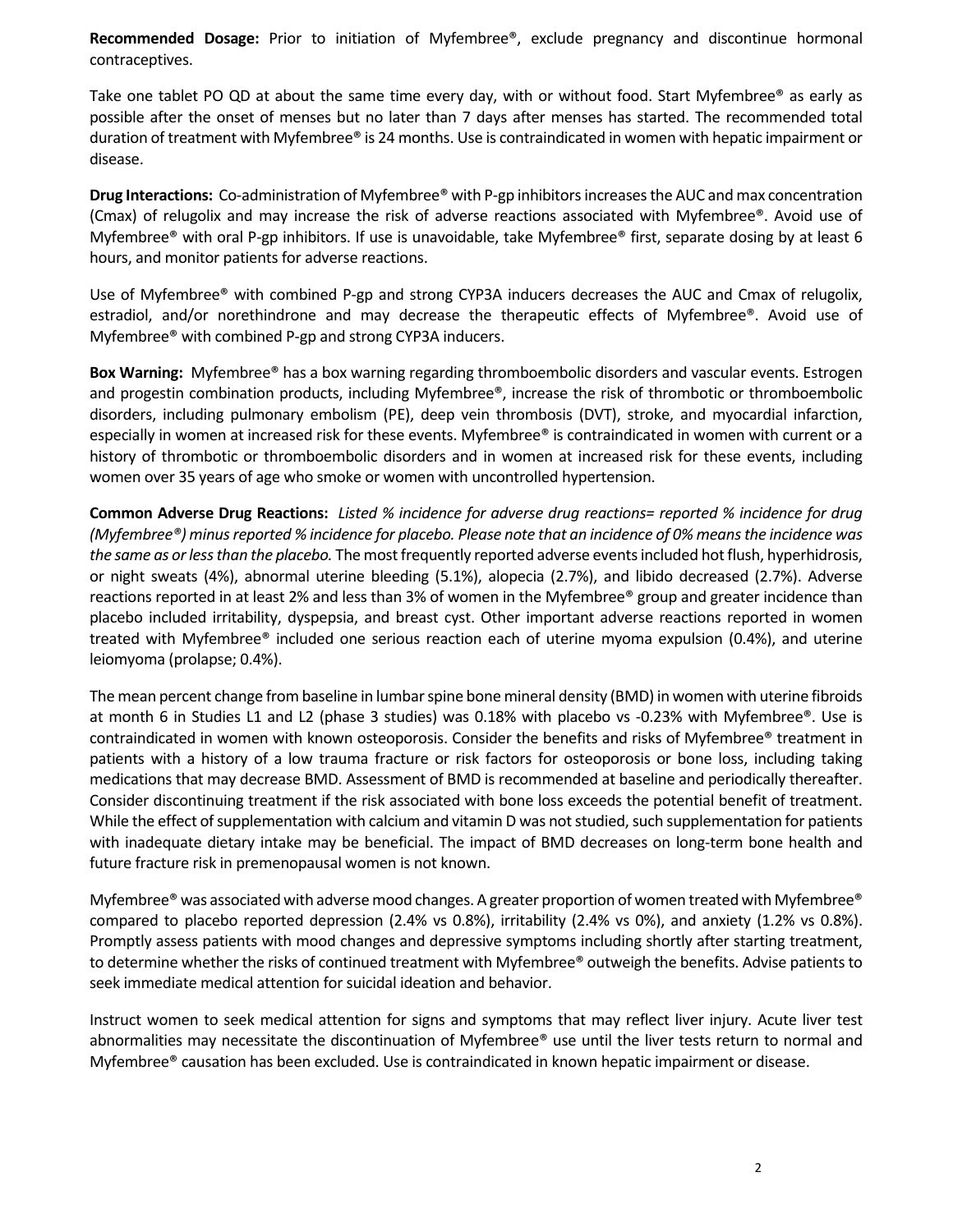Discontinue Myfembree® if signs or symptoms of gallbladder disease or jaundice occur. Studies among estrogen users suggest a small increased relative risk of developing gallbladder disease.

For women with well-controlled hypertension, continue to monitor blood pressure and stop Myfembree® if blood pressure rises significantly. Use is contraindicated in women with uncontrolled hypertension.

Consider discontinuing Myfembree® if hair loss becomes a concern. In phase 3 trials, more women experienced alopecia, hair loss, and hair thinning (3.5%) with Myfembree® compared to placebo (0.8%).

More frequent monitoring in Myfembree®-treated women with prediabetes and diabetes may be necessary. Myfembree® may decrease glucose tolerance and result in increased blood glucose concentrations. Monitor lipid levels and consider discontinuing treatment if hypercholesterolemia or hypertriglyceridemia worsens. Use of Myfembree® is associated with increases in total cholesterol and LDL‐C. In women with pre‐existing hypertriglyceridemia, estrogen therapy may be associated with elevations in triglyceride levels leading to pancreatitis.

Patients with hypothyroidism and hypoadrenalism may require higher doses of thyroid hormone or cortisol replacement therapy. The use of estrogen and progestin combinations may raise serum concentrations of binding proteins, which may reduce free thyroid or corticosteroid hormone levels. The use of estrogen and progestin may also affect the levels of sex hormone‐binding globulin, and coagulation factors.

#### **Contraindications:** In women:

- With a high risk of arterial, venous thrombotic, or thromboembolic disorders. Examples include women over 35 years of age who smoke, and women who are known to have
	- o Current or history of deep vein thrombosis or pulmonary embolism
	- o Vascular disease
	- o Thrombogenic valvular or thrombogenic rhythm diseases of the heart
	- o Inherited or acquired hypercoagulopathies
	- o Uncontrolled hypertension
	- $\circ$  Headaches with focal neurological symptoms or migraine headaches with aura if >35 years of age
- Who are pregnant
- With known osteoporosis, because of the risk of further bone loss
- With current or history of breast cancer or other hormone-sensitive malignancies, and with increased risk for hormone‐sensitive malignancies
- With known hepatic impairment or disease
- With undiagnosed abnormal uterine bleeding
- With known anaphylactic reaction, angioedema, or hypersensitivity to Myfembree<sup>®</sup> or any of its components

#### **Manufacturer:** Myovant Sciences (Myovant and Pfizer will jointly commercialize Myfembree®)

**Analysis:**  The safety and efficacy of Myfembree® were assessed in two replicate, 24‐week, multinational, randomized, double‐blind, placebo‐controlled trials (Study LI and Study L2) that included premenopausal women (N=768) with heavy menstrual bleeding associated with uterine fibroids. For study inclusion, women had to have uterine fibroids confirmed by ultrasound exam in which at least one fibroid met at least one of the following:

- Subserosal, intramural, or ˂50% intracavitary submucosal fibroid with a diameter ≥2cm, or
- Multiple small fibroids with a total uterine volume of  $\geq$ 130 cm<sup>3</sup>.

Women also had to have menstrual blood loss (MBL) volume of ≥80ml per cycle for 2 menstrual cycles or ≥160ml during one cycle quantified by the alkaline hematin method from menstrual products collected during baseline menstrual cycles to be included in the studies. Iron therapy was required for women with hemoglobin ≥8g/dL and ≤10g/dL. Women were allowed, but not required, to take calcium and vitamin D during the study.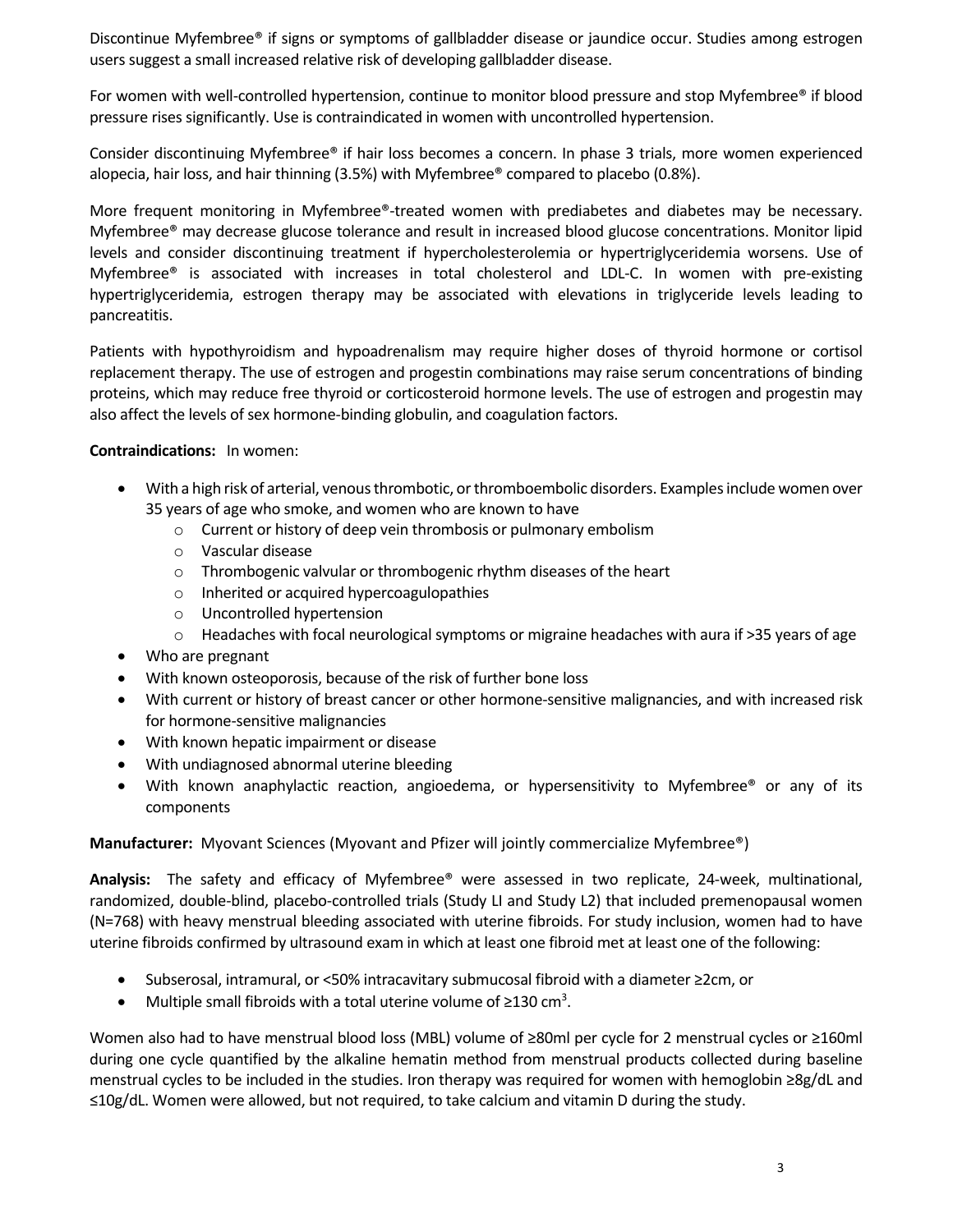In both studies, women were randomized to receive a relugolix 40mg tablet QD plus an over encapsulated tablet of E2 1mg and NETA 0.5mg (relugolix + E2/NETA), which is equivalentto 1 tablet of Myfembree®, for 24 weeks, placebo for 24 weeks, or relugolix 40mg monotherapy for 12 weeks followed by Myfembree® for 12 weeks. Treatment was initiated within the first 7 days after the onset of menses. The median age of included women was 43 years, while 53% were Black, and the mean BMI was 31.6kg/m<sup>2</sup>. Across studies at baseline, mean MBL volume at baseline was 231ml. Baseline uterine size in Studies L1 and L2 ranged from normal to greater than 28 weeks gestation size.

The primary endpoint was the proportion of women in the Myfembree® group compared with women in the placebo group, who achieved menstrual blood loss (MBL) volume of ˂80ml and at least a 50% reduction from baseline MBL volume over the last 35 days of treatment, as measured by alkaline hematin method. Key secondary endpoints were related to amenorrhea, MBL volume, and change in hemoglobin.

In both Study L1 and Study L2, results suggested a statistically higher proportion of women treated with Myfembree® achieved the primary endpoint of both an MBL volume of lessthan 80ml and at least a 50% reduction from baseline in MBL volume over the last 35 days of treatment compared with placebo. Results can be seen in the table below, which was adapted from the prescribing information.

|                                                                                                       | Study L1               |           | Study L <sub>2</sub>   |           |
|-------------------------------------------------------------------------------------------------------|------------------------|-----------|------------------------|-----------|
|                                                                                                       | Myfembree <sup>®</sup> | Placebo   | Myfembree <sup>®</sup> | Placebo   |
|                                                                                                       | $(N=122)$              | $(N=113)$ | $(N=125)$              | $(N=129)$ |
| Women w/MBL volume <80ml & ≥50% reduction in MBL volume<br>from baseline to last 35 days of treatment | 72.1%                  | 16.8%     | 71.2%                  | 14.7%     |
| Difference from placebo (%), p-value                                                                  | 55.3%; p<0.0001        |           | 56.5%; p<0.0001        |           |
| NNT calculated by Change Healthcare                                                                   |                        |           |                        |           |

In Studies L1 and L2, 50.0% and 50.4% of women treated with Myfembree®, respectively, achieved amenorrhea compared to 6.2% and 3.1% treated with placebo, respectively, over the last 35 days of treatment.

The mean MBL volumes in Studies L1 and L2 at baseline were 243.8ml and 246.7ml in the Myfembree® group and 223.2ml and 211.8ml in the placebo group, respectively. The mean reduction in MBL volume from baseline to week 24 in the Myfembree® group was 82% in Study L1 and 84.3% in Study L2 compared with placebo which was 19.1% and 15.1%, respectively.

For efficacy, a hemoglobin response was defined as a hemoglobin increase >2g/dL from baseline to week 24 in the subgroup of women with anemia at baseline (hemoglobin ≤10.5g/dL). A statistically higher proportion treated with Myfembree® compared with placebo had >2g/dL improvement in hemoglobin levels. Results can be seen in the table below, which was adapted from the prescribing information.

| Proportion of women with baseline Hgb ≤10.5 and >2g/dL<br>improvement in hemoglobin levels from baseline at week 24 | Study L1               |           | Study L <sub>2</sub>   |           |
|---------------------------------------------------------------------------------------------------------------------|------------------------|-----------|------------------------|-----------|
|                                                                                                                     | Myfembree <sup>®</sup> | Placebo   | Myfembree <sup>®</sup> | Placebo   |
|                                                                                                                     | $n=43$                 | $n = 29$  | $n = 40$               | $n = 53$  |
|                                                                                                                     | $(N=122)$              | $(N=113)$ | $(N=125)$              | $(N=129)$ |
| % at week 24                                                                                                        | 44.2%                  | 17.2%     | 55.0%                  | 5.7%      |
| Difference from placebo (%), p-value                                                                                | 26.9%; p=0.0177        |           | 49.3%; p<0.0001        |           |
| NNT calculated by Change Healthcare                                                                                 | 4                      |           | 3                      |           |

n=number of patients with Hgb ≤10.5g/dL at baseline N=number of patients in each treatment group